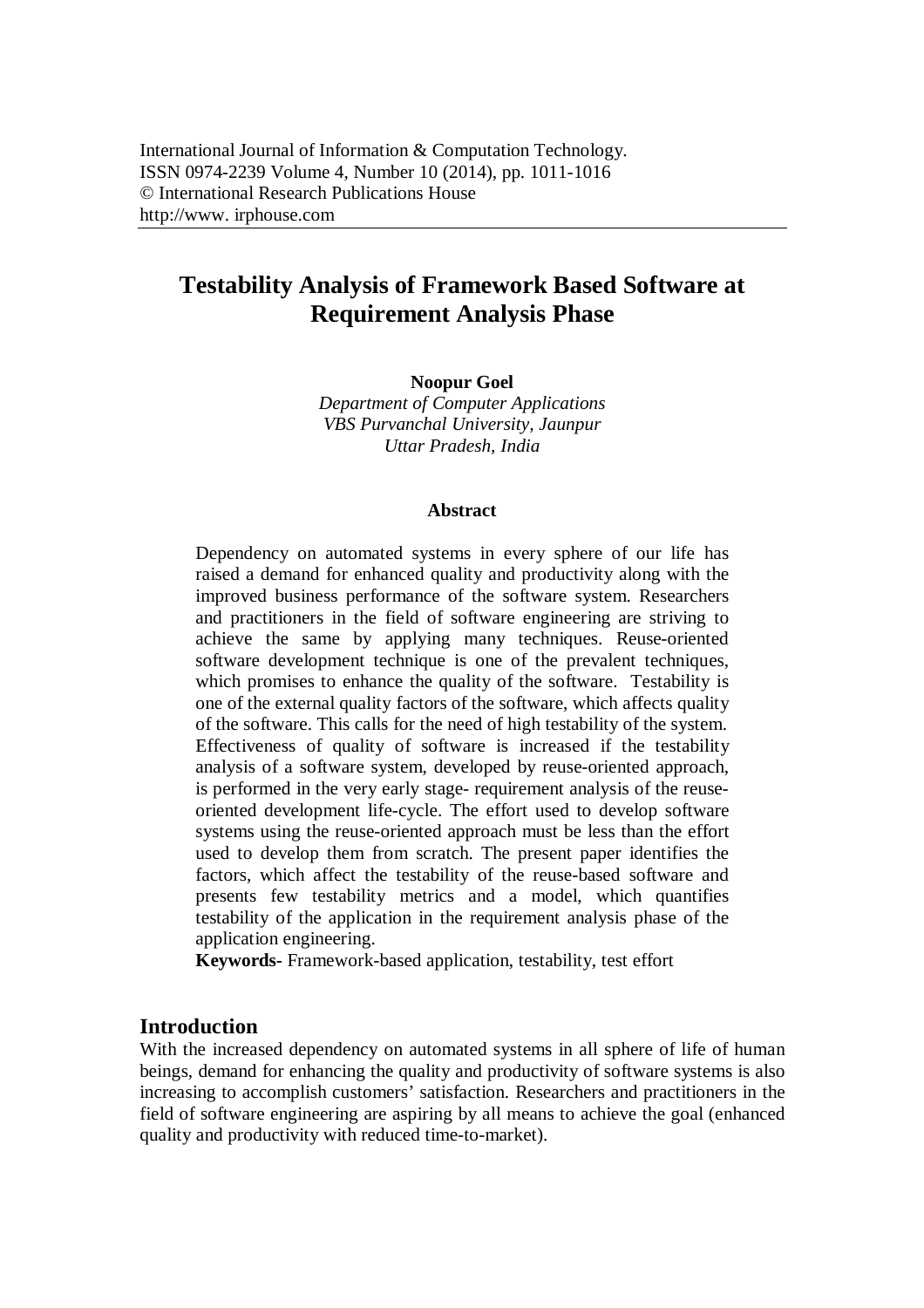Reuse technology, like other engineering disciplines, is inherent to software engineering also. Software reuse promises to produce software systems with enhanced quality, productivity, and reduced time to market, if applied systematically. Instead of developing applications every time from scratch, the applications developed using reusable artifacts are significantly in practice from the last three decades, e.g. software product lines. The quality of the software systems developed using the reusable artifacts depends heavily on the quality of the artifacts reused. As the reusable artifacts are time tested one, up to some extent they make sure the quality of the final product also. Object-oriented framework- one of the reusable entities, promises to produce products with enhanced quality, productivity, and reduced time-to-market.

A framework is the reusable ( the context) of a system or a subsystem stated by means of a set of abstract classes and the ways the objects of (subclasses of) those classes collaborates (Beck and Johnson, 1994). A framework offers reuse of all the fourarchitecture, design, code, and test. Being a reusable pre-implemented architecture, a framework is designed "abstract" and "incomplete" and is designed with predefined points of variability, known as hotspots, to be customized later at the time of framework reuse (Jeon et al, 2002). A hotspot contains default and empty interfaces, known as hook methods, to be implemented during customization. While preserving the original design, parts of the framework are extended or customized to build applications using frameworks. A hook is a point in the framework that is meant to be adapted in some way such as by filling in parameters or by creating subclasses (Froehlich et al, 1997). Hook description (Froehlich et al, 1997) is used for many possible implementations of the Framework Interface Classes (FIC), shown in Figure 1, for developing applications in the application engineering stage (Dallal, 2003).



**Figure** 1. Framework Application Classes (hooks, framework interface classes, other application classes) (Dallal and Sorenson, 2008)

Software testing is performed with the intent of finding faults and is the crucial and effort taking activity of the software development process. It is more effective if performed in the early development life cycle. The resources for testing are limited, so to achieve effective testing software must be designed for testability. The testability of software is an external quality attribute and determines the effectiveness of testing, and hence the probable correctness of the software.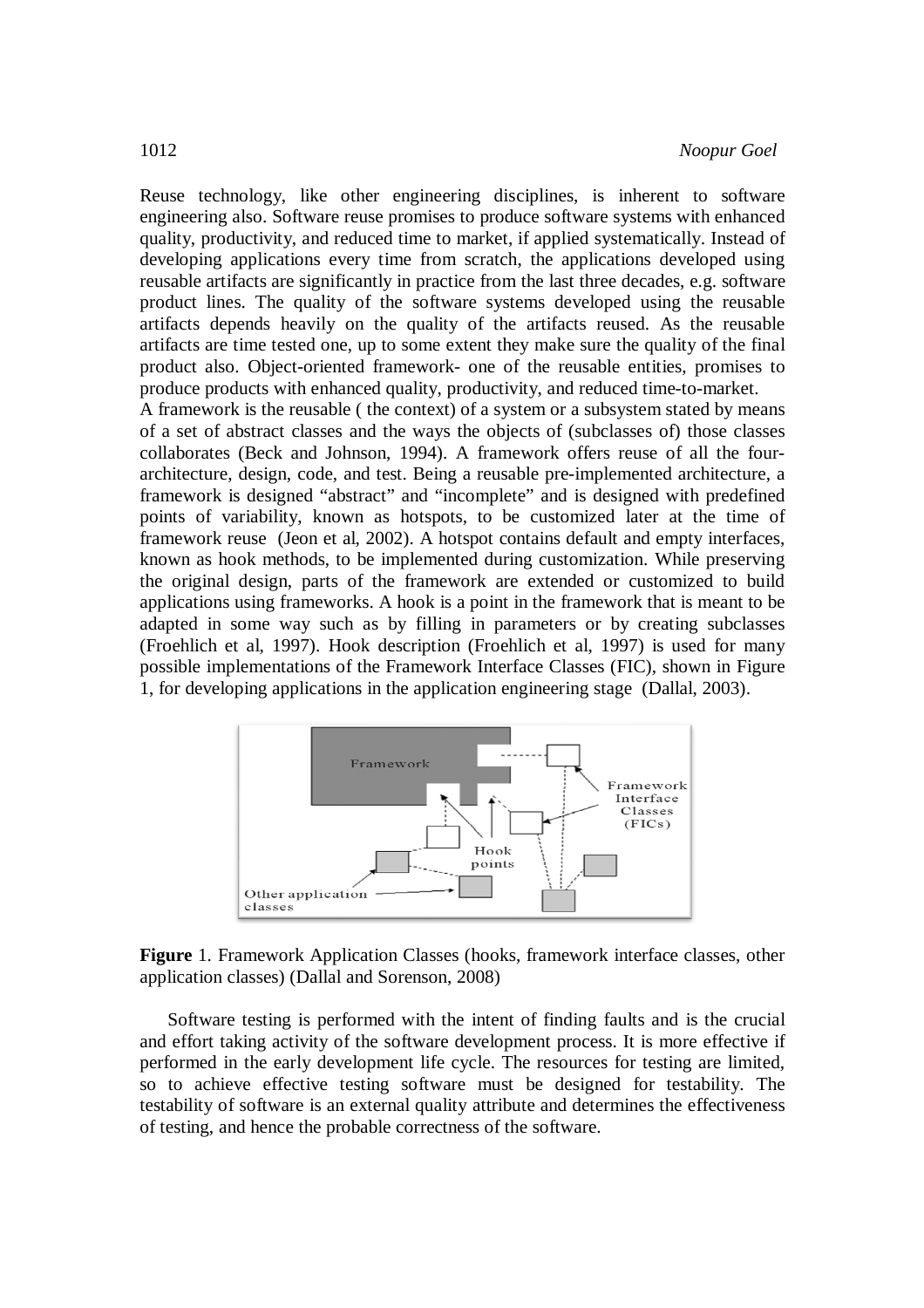As discussed, quality of the application developed using framework heavily depends on the quality of framework itself. Before developing the application, the software engineers must ensure that the effort of developing, testing, and maintaining the application using reusable artifacts is lower than the effort of developing, testing and maintaining the application from scratch. The test artifacts developed, during the domain engineering stage, to test the framework is also reusable during the testing of completed application during the application engineering stage.

In IEEE glossary (IEEE 1990), testability is defined as: 1) the degree to which the system or component facilitates the establishment of test criteria and performance of tests to determine whether those criteria have been met; 2) The degree to which a requirement is stated in terms that permit establishment of test criteria and performance of tests to determine whether those criteria have been met. ISO defines testability as the attributes of software that bear on the effort needed to validate the software product (ISO/IEC 9126, 1991). (Bache and Mullerburg, 1990), define testability as effort needed for testing. Effort is the vital quality characteristic of the software and claims that the most important software characteristic contributing to testability is the number of test cases needed for satisfying a given test strategy.

Requirements are the unambiguous representation of test cases. During the framework instantiation phase, requirements of the framework are analyzed for the selection and adaptation of the framework. The framework specifications and requirement specifications specified at the hooks of the framework form the basis of our work presented in this paper. This paper attempts to identify the factors and quantify the effort needed for testing the reuse-based application during the application engineering stage.

The paper is organized in four sections. Although, testability of framework-based applications are very important before the development of reuse-based applications, very few work is performed earlier, as per our literature survey and is discussed in Section 2. In Section 3, our proposed work is detailed. Conclusion and future work is specified in Section 4.

# **2. Related Work**

(Goel and Gupta, 2012a) identifies flexibility provided at the hooks of the framework as the factor influencing the testability of applications at all levels of testing and proposes the testability model. In their next work, (Goel and Gupta, 2012b) performs an empirical evaluation to prove the testability model. (Goel et al, 2013) also proposes a framework adaption methodology, HDTFD, which enhances the testability of the framework-based application.

#### **3. Proposed Work**

For effective testing, all applications must be designed for testability. Like single application system development, framework-based application must also be designed for testability. Flexibility defined at the hotspots of the framework, influences the testability of the framework-based applications [9]. Early estimation of testability of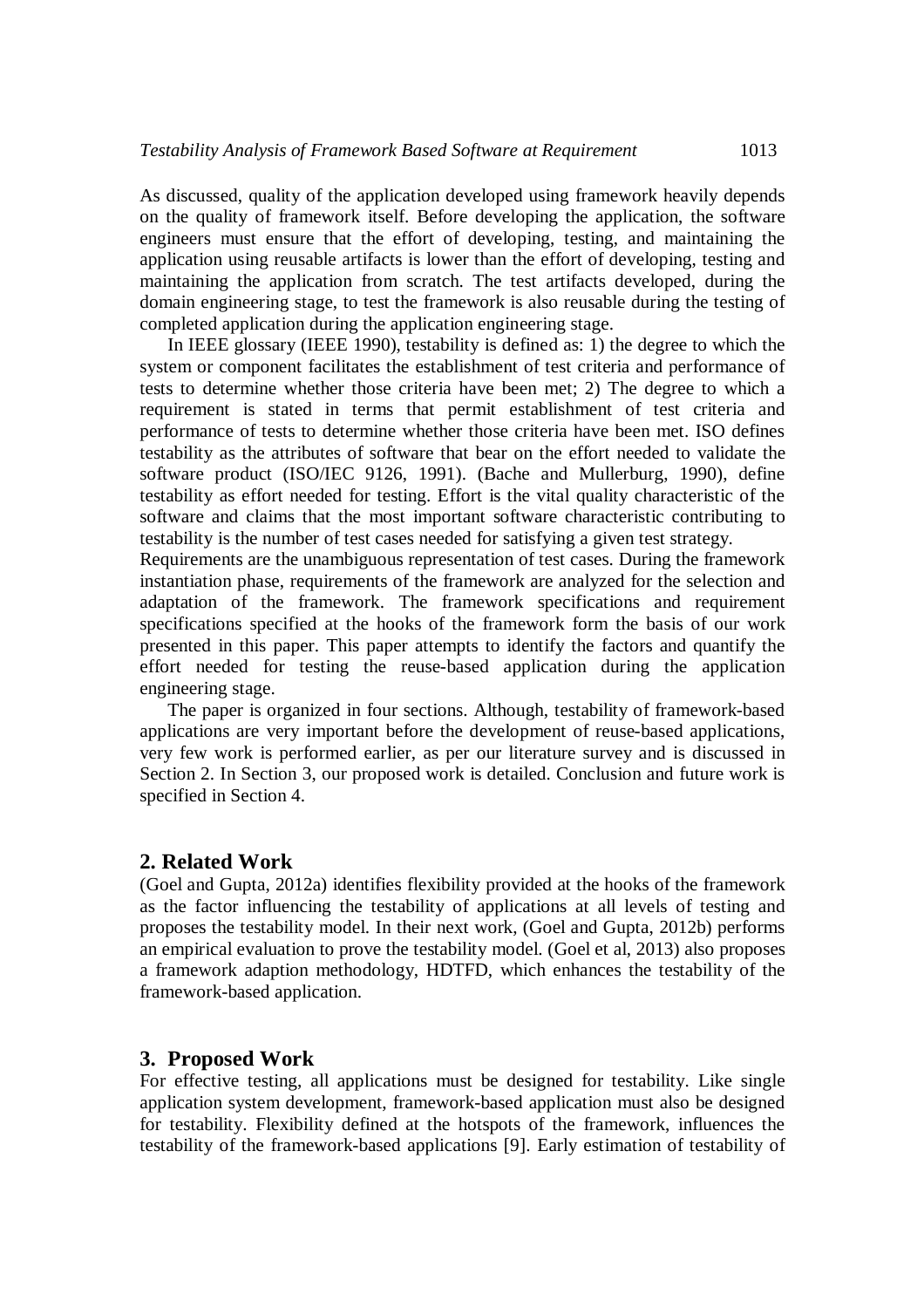framework-based application helps to reduce the overall development cost of the application. Requirements are the unambiguous representation of test cases. Requirements of the framework and requirements specified at the hooks of the framework form the basis of our approach. The commonalities (i.e., the common requirements identified during domain analysis of the framework engineering stage) of the applications within a particular domain are analyzed and encoded within the core of the framework. These requirements are reused during application engineering stage. The variations (i.e., variations in the requirements of various applications identified during domain analysis of the framework engineering stage) among the applications within that particular domain are abstracted and defined incomplete at the hotspots of the framework. These abstracted and incomplete requirements may be adapted and implemented during application engineering stage in three ways:

- a. By using them as defined i.e. as-is.
- b. By ignoring the requirements specified for the behaviors that are not needed in implementing the application.
- c. By specifying new requirements for the added behaviors to meet application requirements.

# *3.1 Testability Metrics for Estimating the Testability of Framework-Based Applications*

Few testability metrics for framework-based application are proposed, which may help in analyzing the testability of the framework-based application during the requirement analysis phase of the application engineering stage.

- 1. Number of requirements, which are common among all applications within the domain and implemented in the framework = Reqcom
- 2. Number of prospective requirements, which provides variations among the applications within the particular domain and specified at the hooks of the  $framework = Reqvar$
- 3. Number of requirements, which are specified at the hooks of the framework and used as-is during application engineering stage  $=$  Reqvar as- $\neg$ is
- 4. Number of requirements, which are specified at the hooks of the framework and customized as per user's requirements during application engineering stage  $=$  Reqvar\_cust
- 5. Number of requirements which are newly specified and implemented at the hooks of the framework during application engineering stage = Reqvar\_new
- 6. These metrics can further form the basis for the estimation of test effort of the framework-based application.

# *3.2 Testability Model Considering the Common/Variable Requirements of the Applications within the Domain*

Object-oriented frameworks represent a group of applications that share some common requirements within the defined domain. The common requirements are defined and implemented concretely in the framework and the prospective variable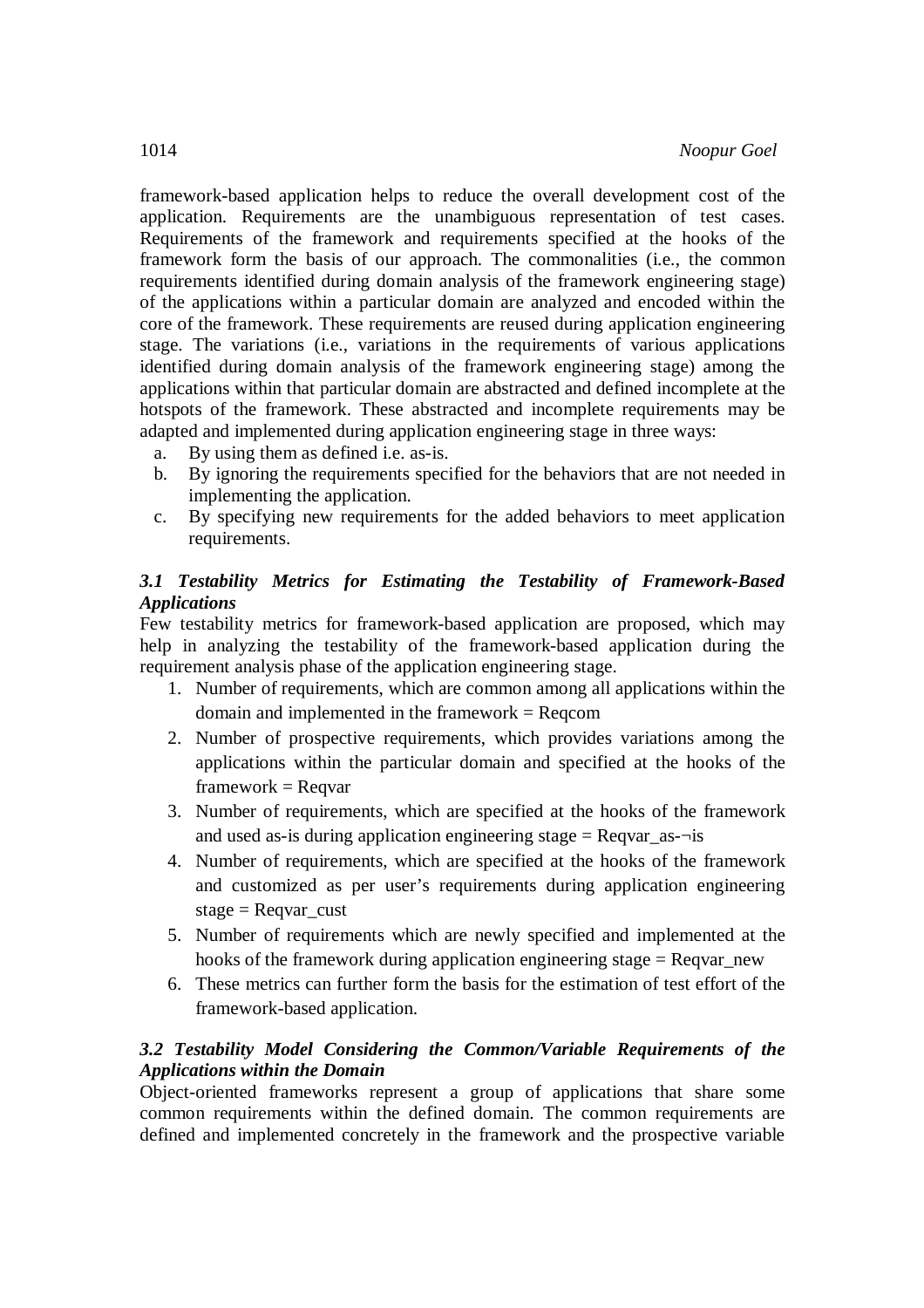requirements are abstracted and left incomplete and are known as hotspots of the framework. Although, it is not very easy to find to find the exact variable requirements within the defined domain, a rough measurement may be performed to make estimation of the testability of framework-based application.

Estimation of Test effort, TE, for testing the framework-based application at the requirement analysis phase during application engineering stage is:

Test effort, **TE** 
$$
\alpha \frac{\text{Req}_{var}}{(\text{Req}_{com} + \text{Req}_{var})}
$$
 (1)

where,

 $Reqvar = ($  Reqvar as- $\neg$ is + Reqvar cust + Reqvar new ) (2)

Testability, Tb, of application software is inversely proportional to test effort to perform testing of the application i.e.

 $\text{Th } \alpha 1 / \text{TE}$  (3)

Hence, testability of framework-based application is

$$
\textbf{Tb} \ \alpha \frac{\textbf{(Req}_{\text{com}} + \textbf{Req}_{\text{var}})}{\textbf{(Req}_{\text{var\_as}} + \textbf{Req}_{\text{var\_cut}} + \textbf{Req}_{\text{var\_new}})} \tag{4}
$$

This fraction may be calculated before the design of the framework-based application to have an idea that whether the framework-based application is testable or not. This model provides an idea of testability of framework-based application before the design of the framework-based application.

### **4. Conclusion and Future Work**

Framework-based applications (e.g. software product lines) are currently in practice, promising to enhance quality, productivity and reduce time-to-market. Software systems must be designed for testability for effective testing and reducing effort, which in turn helps in achieving the goal- enhanced quality, productivity and reduced time-to-market.

This paper identifies "Requirements Specifications" specified during the framework engineering, as the influencing factor for testability of the framework-based application and proposes few testability metrics and a model. In future, few more factors would be identified, which may influence the testability of framework-based application. It is also supposed to perform a case study and empirical analysis of the work presented in this paper.

### **References**

- [1] K Beck and R Johnson (1994), "Patterns Generate Architectures," Proceedings of 8th European Conference on Object Oriented Programming, Bologna, pp. 139-149.
- [2] T Jeon, S Lee and H Seung (2002), "Increasing the Testability of Object-Oriented Frameworks with Built-In Test," Lecture Notes in Computer Science, Vol. 2402, pp. 873-881.